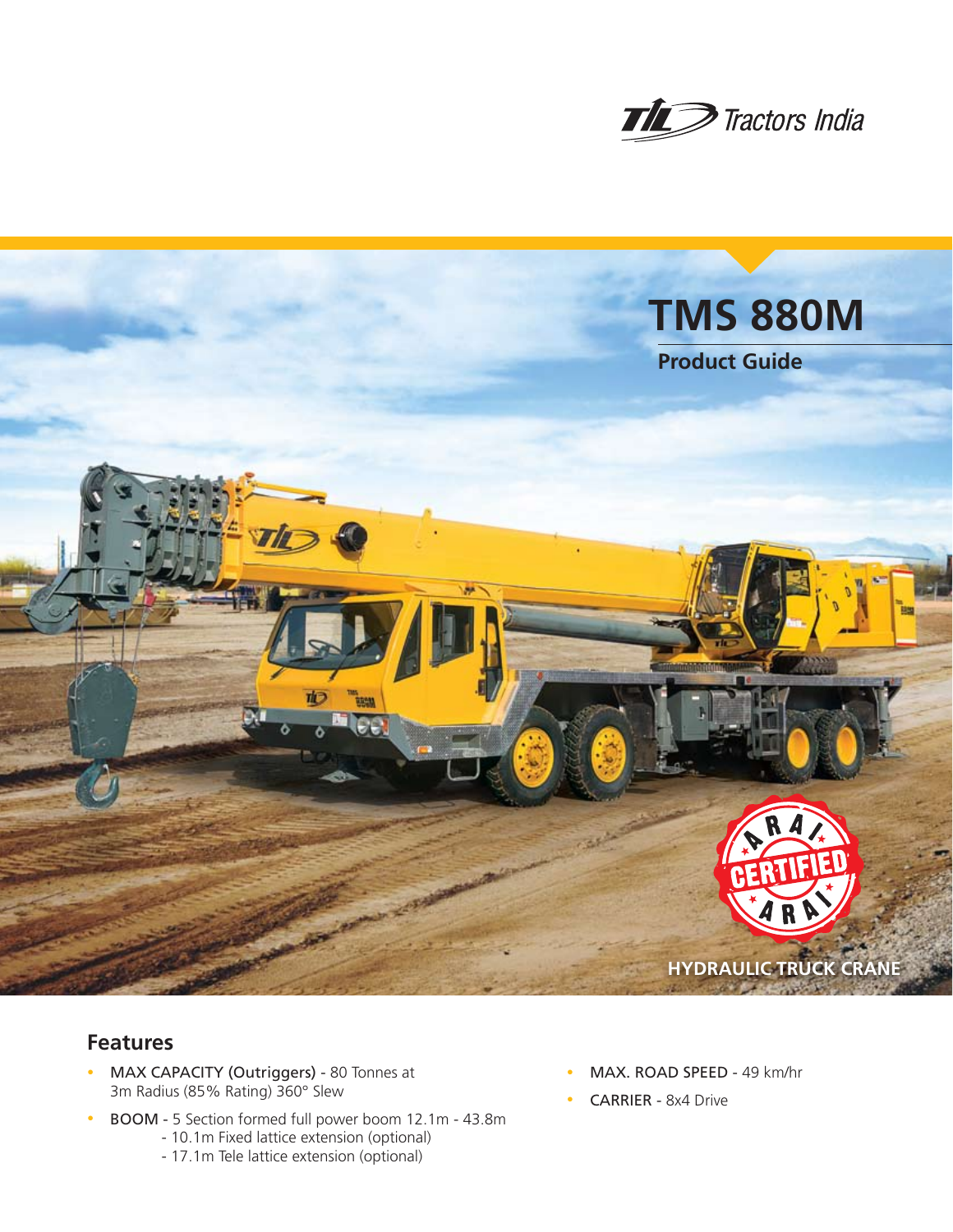#### **BOOM**

5-section, telescopic, formed, full power, sequenced synchronized boom. Fabricated from high strength low alloy steel plates. Telescopic sections slide on adjustable and replaceable low friction wear resistance pads.

Telescoping Range: 12.1m- 43.8m

Maximum Tip Height: 46.0m for main boom

- 56.0 m with 10.1m fixed lattice extension
- 63.0 m with 17.1m tele lattice extension

#### **BOOM NOSE**

Five nylatron sheaves mounted on heavy duty tapered roller bearings with removable pin-type rope guards.

#### **BOOM ELEVATION**

Two double acting hydraulic cylinders with integral holding valves.

## **BOOM ANGLE**

Maximum 78°, Minimum -1.0°.

## **SUPERSTRUCTURE FRAME**

Fabricated from high tensile steel plates and sections.

#### **SLEW SYSTEM**

Ball bearing swing circle with 360° continuous rotation. Planetary glide swing with foot applied multi-disc wet brake. Spring applied hydraulically released parking brake, mechanical house lock operated from cab. Free slew facility provided.

#### **SLEW SPEED**

Maximum 1.5 RPM (Unladen)

#### **HOIST SYSTEM**

Power up and down, equal speed, planetary reduction with integral automatic spring applied multidisc brake on grooved hoist barrel. Hoist drum fitted with third wrap indicator.

Maximum Single Line Pull - Hoist Drum

1st Layer: 9200kg, 2nd Layer: 8400kg, 3rd Layer: 7727kg 4th Layer: 7155kg, 5th Layer: 6664kg

Maximum Single Line Pull - Hoist Rope 7250kg with 18 x 19 class rope

#### Maximum Single Line Speed:

130 m/min. (Unladen) - Top layer

Non Spin Hoist Rope: Rope length 229 m and 19 mm (3/4") dia.

**HOOK BLOCK** 80 MT, 6 sheaves

#### **COUNTERWEIGHT** 6000 kg

# **CRANE CONTROLS**

Joystick controls are in operator's cab for slewing, telescoping, hoisting and derricking with independent or simultaneous operation of crane motions.

#### **HYDRAULIC SYSTEM**

Pump - 3 sec. gear pump driven through gearbox PTO. 2 sec. gear pump engine driven.

Valves - Precision four way double acting control valves, four individual valve banks permit simultaneous control of multiple crane functions.

Filter - Return line type, full flow with bypass protection and service indicator. Replaceable cartridge.

Reservoir - 900 liters capacity fitted with filter, external sight gauge, clean out access, strap mounted to frame.

Oil Cooler - Remote mounted, thermostatically controlled electric motor driven fan.

Pressure Check Panel - System pressure test panel permits easy verification of circuit pressure.

# **LOAD MOMENT INDICATOR & ANTI-TWO BLOCK SYSTEM**

Electronic load moment indicator system with audio-visual warning & control lever lockout indicates electronic display of boom angle, length, radius, relative load moment, permissible load, load indication & warning of impending two block condition. Motion cut off to ensure the safe operation with load for tele, derrick & hoist motions.

#### **SAFETY SYSTEM**

Pendant Limit Switch on boom head for over hoist. Third wrap indicator on hoist barrel to ensure 3 turns of rope on hoist drum. Hydraulic relief valves protect pumps and structures from excessive pressure. Lock and counter balance valves fitted on derrick, telescopic and outrigger cylinders to sustain rams in the event of hydraulic failure.

#### **OPERATOR'S CAB**

Totally enclosed steel construction, full vision type, windows fitted with toughened safety glass including front windscreen. Adjustable operator's seat, cab interior light, electric fan, electric horn, electric windshield wiper and lockable sliding door. Ergonomically designed cab and controller layout to give fatigue free comfort to the operator.

#### **OPTIONAL EQUIPMENT**

Auxiliary Hoist Unit Air Conditioned super cabin Air Conditioned carrier cabin 10.1m Fixed Lattice 17.1m Tele Lattice 40T / 50T Hook Block (Loose Supply) 15T Single Sheave Hook Block (Loose Supply) 6.8T Headache Ball Tie Down Rope Anemometer 5 Kg Fire Extinguisher

*Technical Specification TIL/TMS880M/1019*

**TMS 880M**

**IMS 880M**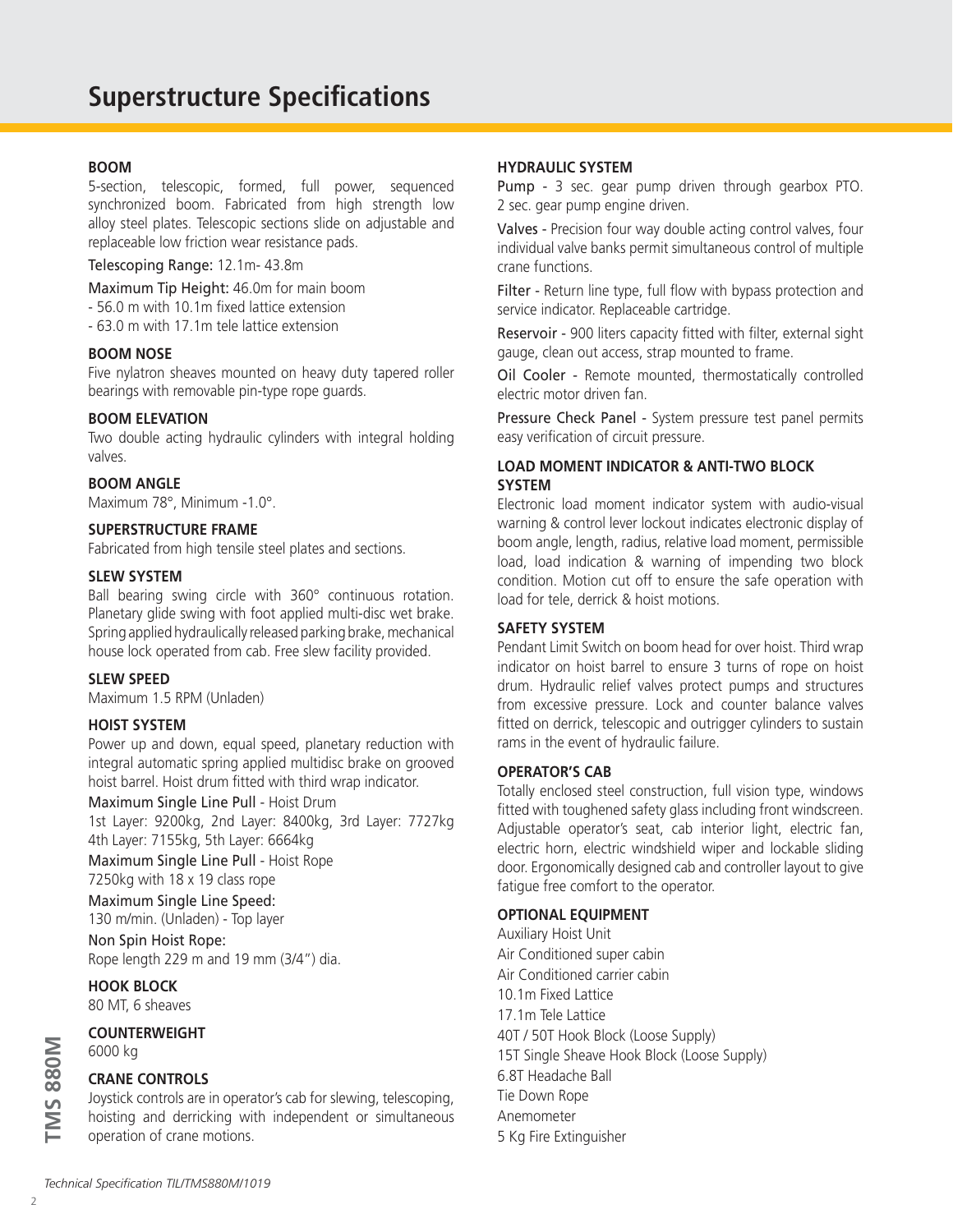# **Height of Lift : 5 Section 12.1m-43.8m Full Power Boom : 10.1m Fixed Lattice Extension : 17.1m Tele Lattice Extension**

WORKING RANGE DIAGRAM (BOOM DEFLECTION NOT SHOWN)



#### NOTE:

HEIGHT FROM GROUND IN METRES

HEIGHT FROM GROUND IN METRES

The above heights of lift and boom angles are based on a straight (unladen) boom and allowance should be made for boom deflections obtained under laden conditions.



Dimensions are for largest furnished hook block with antitwo block activated.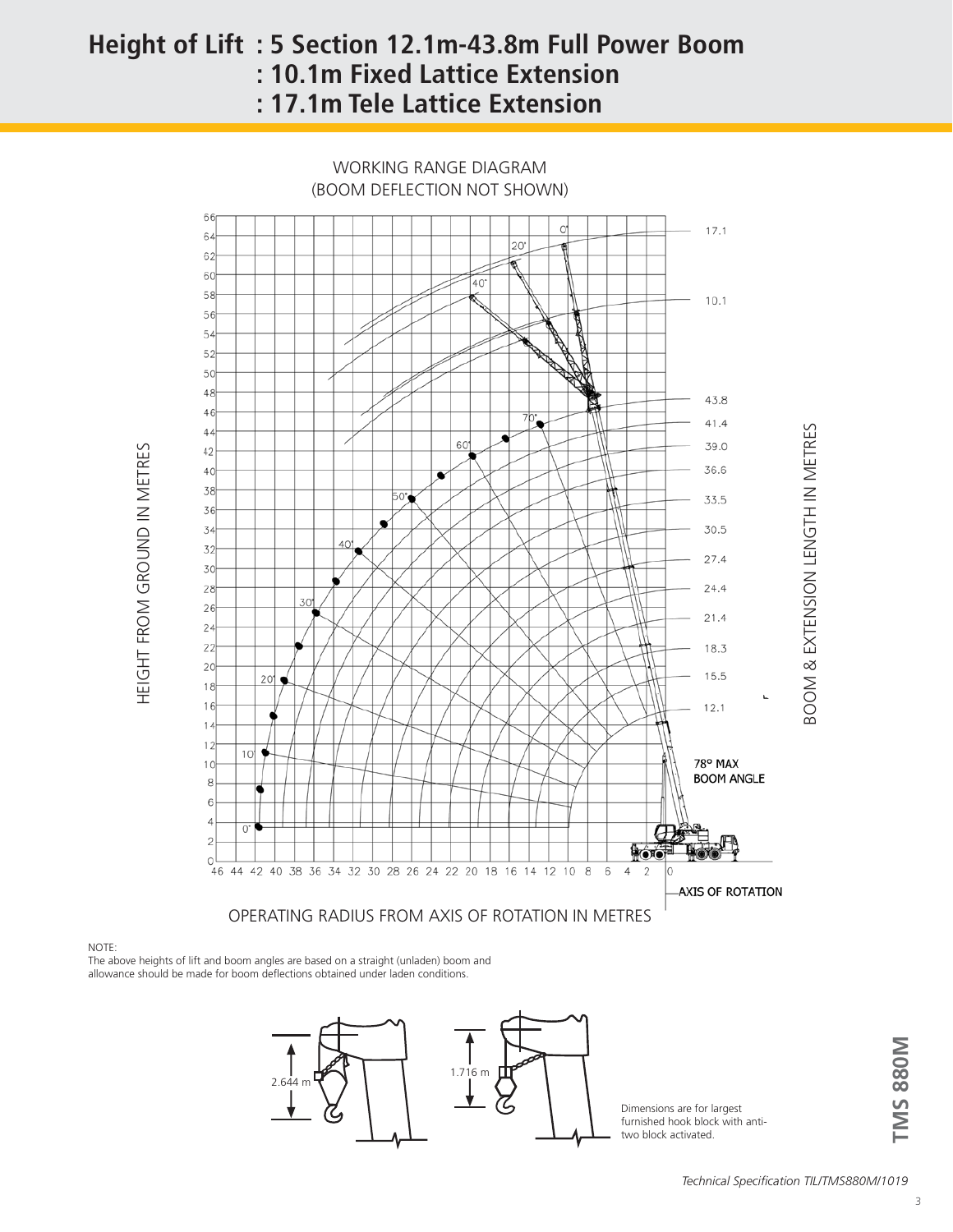# **Lifting Capacities (Metric) 85% Rating 5 Section Boom Duties (in Kilograms)**

# **Main Boom Duties On Outriggers Fully Extended - Full 360° Slew**

| Radius         | Main Boom Length in Meters |       |       |       |       |       |       |       |       |      |      |      |  |
|----------------|----------------------------|-------|-------|-------|-------|-------|-------|-------|-------|------|------|------|--|
| (in Meters)    | 12.1                       | 15.5  | 18.3  | 21.4  | 24.4  | 27.4  | 30.5  | 33.5  | 36.6  | 39.0 | 41.4 | 43.8 |  |
| 3              | 80000                      | 48200 |       |       |       |       |       |       |       |      |      |      |  |
| 3.5            | 66000                      | 46600 | 44315 |       |       |       |       |       |       |      |      |      |  |
| $\overline{4}$ | 60000                      | 45085 | 42025 | 38165 |       |       |       |       |       |      |      |      |  |
| 4.5            | 54000                      | 43475 | 38940 | 36195 | 35435 |       |       |       |       |      |      |      |  |
| 5              | 48000                      | 41455 | 36215 | 34060 | 33540 | 28210 |       |       |       |      |      |      |  |
| 6              | 38000                      | 37080 | 32295 | 29550 | 29345 | 25215 |       |       |       |      |      |      |  |
| $\overline{7}$ | 31455                      | 31455 | 29210 | 26080 | 24855 | 22290 | 21135 | 20000 |       |      |      |      |  |
| $8\,$          | 26535                      | 26535 | 25965 | 23605 | 21475 | 19820 | 19095 | 17980 | 13300 |      |      |      |  |
| 9              | 22475                      | 21750 | 21340 | 21270 | 19615 | 17980 | 17620 | 16260 | 12775 | 9975 | 9750 |      |  |
| 10             |                            | 17630 | 17250 | 17190 | 17420 | 16420 | 15920 | 14760 | 11675 | 9975 | 9500 | 9000 |  |
| 12             |                            | 12160 | 11830 | 11780 | 11990 | 12150 | 12660 | 12425 | 10925 | 9975 | 9500 | 9000 |  |
| 14             |                            |       | 8380  | 8340  | 8550  | 8700  | 9180  | 9640  | 9530  | 9170 | 8750 | 8500 |  |
| 16             |                            |       | 5980  | 5970  | 6170  | 6320  | 6780  | 7220  | 7590  | 7840 | 7800 | 7800 |  |
| 18             |                            |       |       | 4230  | 4430  | 4570  | 5020  | 5450  | 5810  | 6050 | 6260 | 6450 |  |
| 20             |                            |       |       |       | 3100  | 3240  | 3680  | 4090  | 4450  | 4680 | 4890 | 5070 |  |
| 22             |                            |       |       |       |       | 2180  | 2620  | 3030  | 3370  | 3600 | 3810 | 3980 |  |
| 24             |                            |       |       |       |       |       | 1740  | 2150  | 2500  | 2730 | 2930 | 3100 |  |
| 26             |                            |       |       |       |       |       | 1020  | 1420  | 1770  | 2000 | 2200 | 2370 |  |
| 28             |                            |       |       |       |       |       |       | 810   | 1150  | 1380 | 1580 | 1750 |  |
| 30             |                            |       |       |       |       |       |       |       |       | 860  | 1050 | 1220 |  |
| 32             |                            |       |       |       |       |       |       |       |       |      |      | 770  |  |

Note: Minimum boom angle 0 degree for 43.8 meter boom length (no load) at over rear only.

WARNING - Do not derrick-up from 0 degree boom angle if boom length is more than 33.5 meter.

## **10.1m Fixed Offset Extension - 360° 17.1m Tele Offset Extension - 360°**

| Radius<br>(in Meters) | $0^\circ$ Offset | 20° Offset      | 40° Offset |
|-----------------------|------------------|-----------------|------------|
| 12.0                  | 3875<br>(75.03)  |                 |            |
| 14.0                  | 3875<br>(72.82)  |                 |            |
| 16.0                  | 3875<br>(70.57)  | 3375<br>(73.72) |            |
| 18.0                  | 3780             | 3260            | 2965       |
|                       | (68.30)          | (71.43)         | (74.01)    |
| 20.0                  | 3450             | 3005            | 2840       |
|                       | (65.99)          | (69.11)         | (71.63)    |
| 22.0                  | 3225             | 2830            | 2690       |
|                       | (63.63)          | (66.74)         | (69.20)    |
| 24.0                  | 2980             | 2640            | 2530       |
|                       | (61.23)          | (64.33)         | (66.72)    |
| 26.0                  | 2190             | 2150            | 2130       |
|                       | (58.76)          | (61.85)         | (64.18)    |
| 28.0                  | 1570             | 1500            | 1500       |
|                       | (56.24)          | (59.31)         | (61.56)    |
| 30.0                  | 1000             | 900             | 900        |
|                       | (53.63)          | (56.69)         | (58.85)    |

| Radius<br>(in Meters) | $0^\circ$ Offset | 20° Offset      | 40° Offset      |
|-----------------------|------------------|-----------------|-----------------|
| 12.0                  |                  |                 |                 |
| 14.0                  | 2280<br>(74.68)  |                 |                 |
| 16.0                  | 2280<br>(72.72)  |                 |                 |
| 18.0                  | 2280<br>(70.74)  |                 |                 |
| 20.0                  | 2280<br>(68.73)  | 2040<br>(73.73) |                 |
| 22.0                  | 2280<br>(66.70)  | 2035<br>(71.68) |                 |
| 24.0                  | 2190<br>(64.63)  | 1900<br>(69.60) | 1685<br>(73.72) |
| 26.0                  | 2050<br>(62.53)  | 1780<br>(67.48) | 1630<br>(71.52) |
| 28.0                  | 1500<br>(60.39)  | 1500<br>(65.32) | 1500<br>(69.27) |
| 30.0                  | 900<br>(58.20)   | 900<br>(63.11)  | 900<br>(66.96)  |

NOTE: ( ) boom angles are in degrees for reference only. Boom deflections are not considered.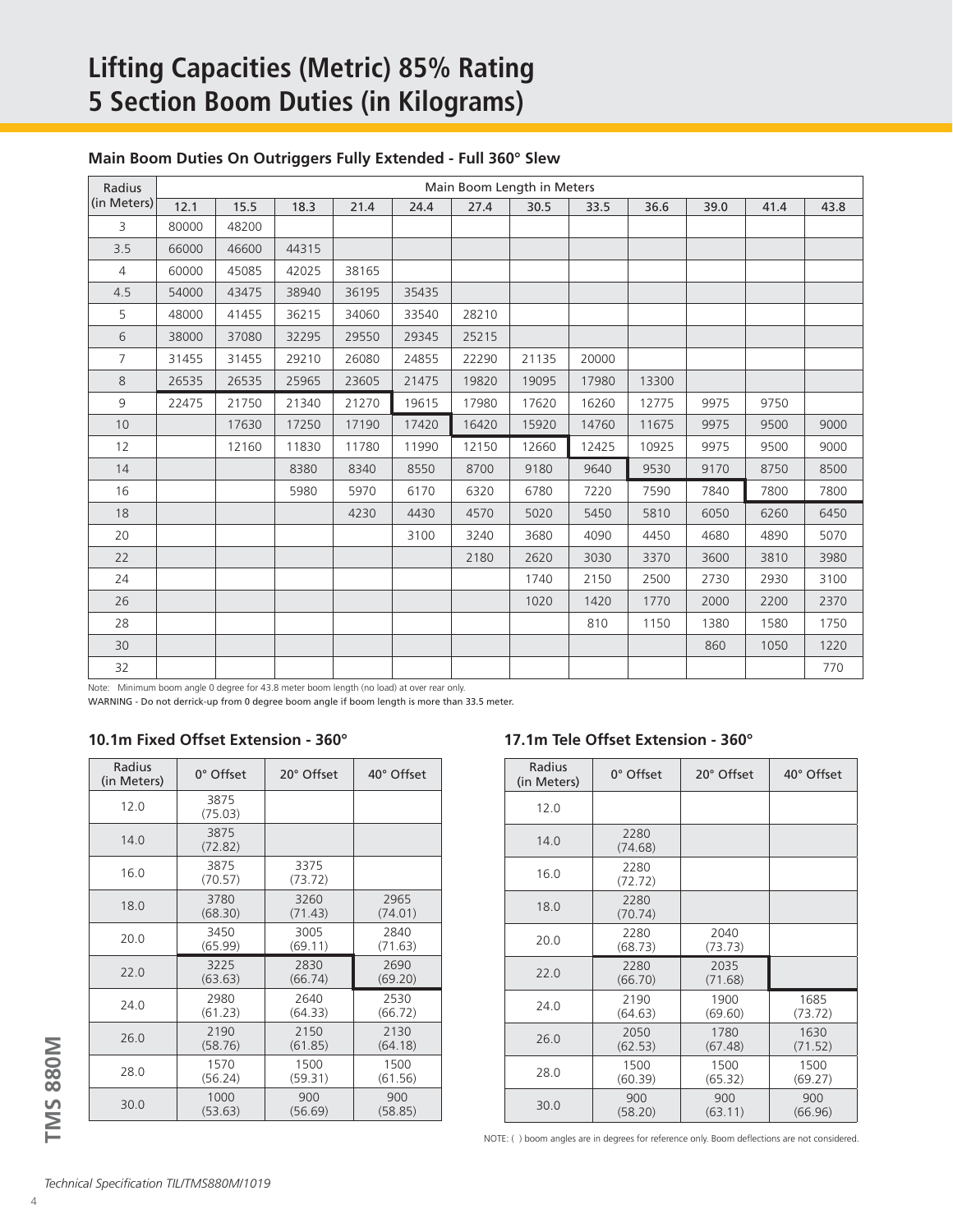| <b>Weight Reductions for Load Handling Devices</b> |  |  |
|----------------------------------------------------|--|--|
|----------------------------------------------------|--|--|

| Auxiliary Boom Head          | 60 kg.    |  |  |  |  |  |
|------------------------------|-----------|--|--|--|--|--|
| Hookblocks and Headache Ball |           |  |  |  |  |  |
| 80 MT 6 Sheaves              | **650 kg. |  |  |  |  |  |
| 40 MT /50 MT                 | **426 kg. |  |  |  |  |  |
| 15 MT 1 Sheave               | **418 kg. |  |  |  |  |  |
| 6.8 MT Headache Ball         | **140 kg. |  |  |  |  |  |

| 10.1m Boom Extension     |           |  |  |  |  |  |
|--------------------------|-----------|--|--|--|--|--|
| Stowed (Boom Extension)  | *470 kg.  |  |  |  |  |  |
| Erected (Boom Extension) | *2195 kg. |  |  |  |  |  |
|                          |           |  |  |  |  |  |
| 17.1m Boom Extension     |           |  |  |  |  |  |
| Stowed (Boom Extension)  | *725 kg.  |  |  |  |  |  |

\*Reduction of main boom capacities. \*\* Refer to rating plate for actual weight.

#### **Hookblock Capacities and Weights- Tonnes**

| No of Falls          | 12    |       | 10    |       | Ŏ     |       |       |       |       |       |       |       |
|----------------------|-------|-------|-------|-------|-------|-------|-------|-------|-------|-------|-------|-------|
| Permissible Load     | 80.0  |       | 67.0  | 60.5  | 54.0  | 48.5  | 42.5  | 35.5  | 26.   | 19.7  |       | 6.5   |
| Weight of Hook block | 0.650 | 0.650 | 0.650 | 0.650 | 0.650 | 0.650 | 0.650 | 0.650 | 0.650 | 0.650 | 0.418 | 0.140 |

#### **Notes for Lifting Capacities**

WARNING: THIS CHART IS ONLY A GUIDE. The Notes below are for illustration only and should not be relied upon to operate the crane. The individual crane's load chart, operating instructions and other instruction plates must be read and understood prior to operating the crane.

- 1. All rated loads have been tested to meet minimum requirements of IS: 4573-1982 Specification for Power Driven Mobile Cranes and do not exceed (85% of the tipping load on outriggers as well as on rubber) as determined by SAE J765OCT 80 Crane Stability Test Code.
- 2. The weight of hook-block, slings and all similarly used load handling devices must be added to the weight of the load. When more than minimum required reeving is used the additional rope weight shall be considered part of the load.
- 3. Capacities appearing above the bold line are based on structural strength and tipping should not be relied upon as a capacity limitation.
- 4. All capacities are for crane on firm, level surface. It may be necessary to have structural supports under the outrigger floats or tyres to spread the load to a larger bearing surface.
- 5. When either boom length or radius or both are between values listed, the smallest load shown at either the next larger radius or boom length shall be used.
- 6. For outrigger operation, all outriggers shall be fully extended & jacks properly set to raise tyres free of the ground & the slew plinth becomes horizontal before raising the boom or lifting loads.
- 7. The machine is equipped with front jack, the front jack cylinder shall be set along with the four outriggers.
- 8. Tyres shall be inflated to the recommended pressure. Damaged tyres are hazardous for safe operation of crane.
- 9. 10.1m fixed length and 17.1m tele length boom extensions may be used for double or single line lifting service.
- 10. Boom Extension Warning : For main boom length greater than 33.8m with 10.1m fixed length and 17.1m tele length boom extensions in working position, the boom angle mustnot be less than 50°, since loss of stability will occur causing a tipping condition. The boom angle is not restricted for main boom length equal to or less than 33.8m. This warning applies for boom extension erection prurposes also.
- 11. Lifting over-side on rubber is not permitted. Outrigger beams must be fully extended and stabilizers properly set when rotating superstructure over the side.
- 12. Load ratings are based on freely suspended loads. No attempt shall be made to move a load horizontally on the ground in any direction.
- 13. Do not move the crane with boom extended or jib erected.
- 14. Handling of other equipment with the boom is not authorized except with equipment furnished and installed by TIL Ltd.

WARNING: Outrigger beams must be fully extended and stabilizers properly set when rotating superstructure over side. Do not rotate superstructure while on rubber.



Dimensions are for largest furnished hook block with anti-two block activated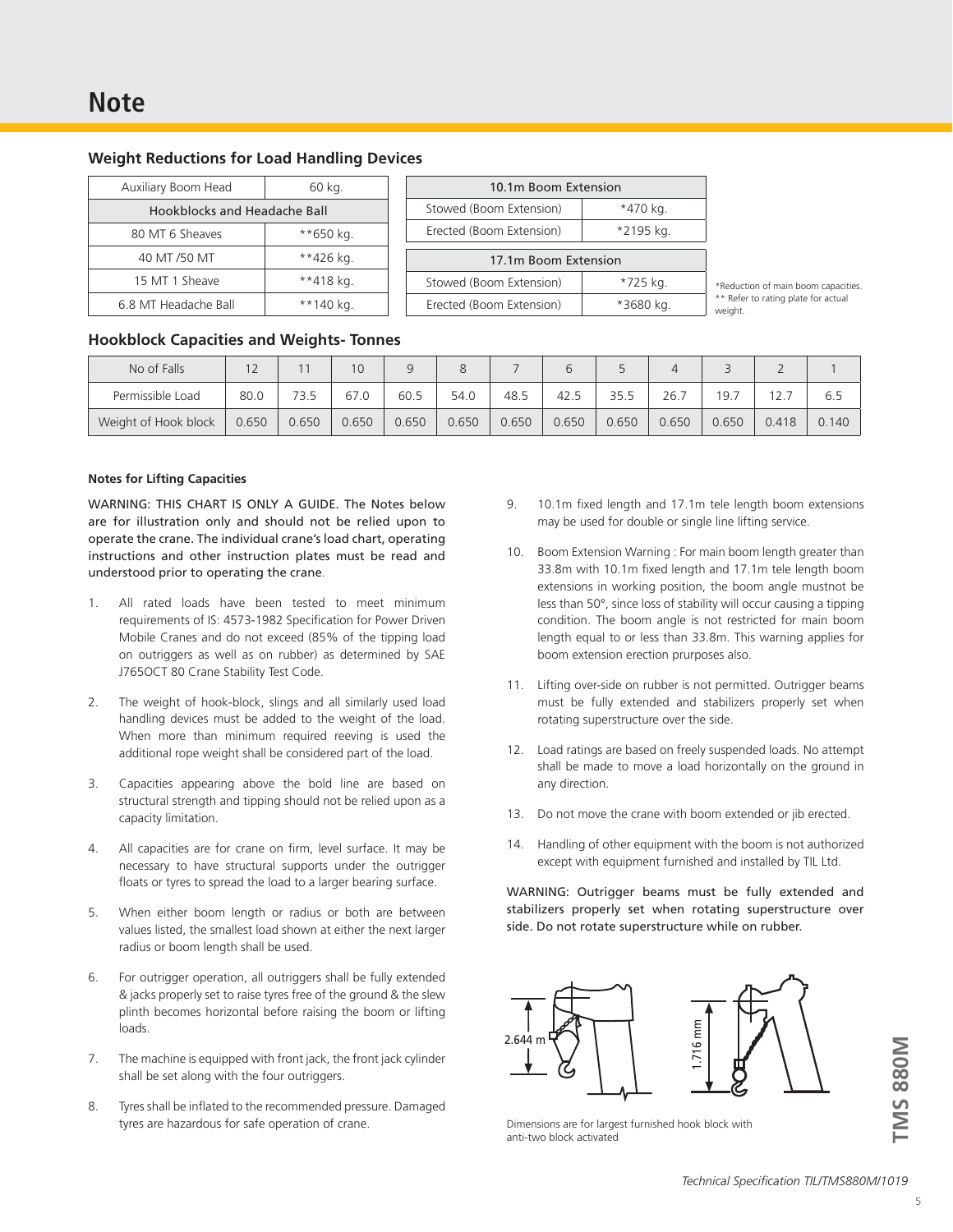# **Carrier Specifications**

#### **CARRIER**

8x4 wheel right hand drive, purpose-built, heavy duty carrier frame of torsion box section with integral front & rear outrigger housing fabricated from high strength steel plates and sections.

## **OUTRIGGERS**

Hydraulically operated outrigger system comprising four independently controlled hydraulic telescopic horizontal beams with vertical jacks for over side & over rear operation. Plus one vertical hydraulic jack mounted under front of carrier to permit 360° lifting duties. Outrigger hydraulic jacks are fitted with positive lock valves. Easy fit outrigger feet are provided with stowage facility on carrier.

#### **OUTRIGGER CONTROLS**

Located in the superstructure cab on front dash panel as well as on both side of the chassis, requires two hand operation. Crane level indicator adjacent to controls.

#### **ENGINE**

Volvo TAD852VE 286 HP (210 kW) @ 2200 RPM Max. Torque: 1237 Nm @ 1200-1600 RPM Emission : BS III CEV

## **CLUTCH**

Dry single-plate air assisted, hydraulically operated.

#### **GEAR BOX**

ZF, Synchromesh, 9 forward & 1 reverse speed obtained via a single lever control.

#### **DRIVE CONFIGURATION**

8 x 4

#### **AXLES**

Front Axle - 2 beam type non-drive steer axles, leaf spring mounted in tandem.

Rear Axle - 2 Heavy duty, fully floating type, twin axle. Air operated inter axle differential lock. Mounted on specially designed rocker beam to allow maximum articulation on uneven ground.

#### **STEERING**

Front axles, mechanical with hydraulic power assist controlled by steering wheel from driver's cab.

Turning Circle Diameter - 23.8M

#### **BRAKES**

Service - Air operated on all wheels by means of foot operated pedal in driver's cab.

Parking - Flick-valve operated, spring actuated pneumatically released brake on trailing and leading rear axles.

#### **FUEL TANK**

Capacity - 300 litres

#### **WHEELS & TYRES**

Front Tyres 12.00 x 24-20PR. Rear tyres 12.00 x 20-18PR. Single on front axles and twins on rear axles. Spare wheel (one) provided for front axle.

#### **DRIVER'S CAB**

Two man design, steel construction full width cab with electric fan, interior light, horn, operating windows fitted with toughened glass. Two lockable doors, electric windscreen wiper in front of windscreen. Upholstered and adjustable operator's seat. Automotive controls include steering wheel, pedals for clutch, brake and accelerator.

#### **INSTRUMENTATION**

Air pressure gauge, engine oil pressure gauge, fuel gauge, water temperature gauge, speedometer, voltmeter, tachohourmeter, warning lights and switches for control.

#### **ELECTRICAL EQUIPMENT**

24-Volt starting and lighting system includes two combined dipping head lamps, side, rear and stop lamp, flashing direction indicators.

## **MISC. STANDARD EQUIPMENT**

Beacon Lights 3 point seat belt in driver's cab Boom base light Front and Rear Tow Hook Mobile charging point in driver's cabin 1 no. Fire Extinguisher First-Aid box Full Deck Platform Lockable Tool Box Tool Box with Tool Kit for normal maintenance

## **MAXIMUM SPEED**

49 km/hr.

#### **GROSS VEHICLE WEIGHT AND AXLE LOADS (approx)**

| Front Axles | - 19,750 kg |
|-------------|-------------|
| Rear Axles  | - 30,000 kg |
| GVW         | - 49,750 kg |

## **WEIGHTS FOR OPTIONAL ITEM (approx.)**

| <b>Auxiliary Hoist</b> | : 750 kg  |
|------------------------|-----------|
| 10.1m Fixed Lattice    | : 800 kg  |
| 17.1m Tele Lattice     | : 1200 kg |

**TMS 880M**

**IMS 880M**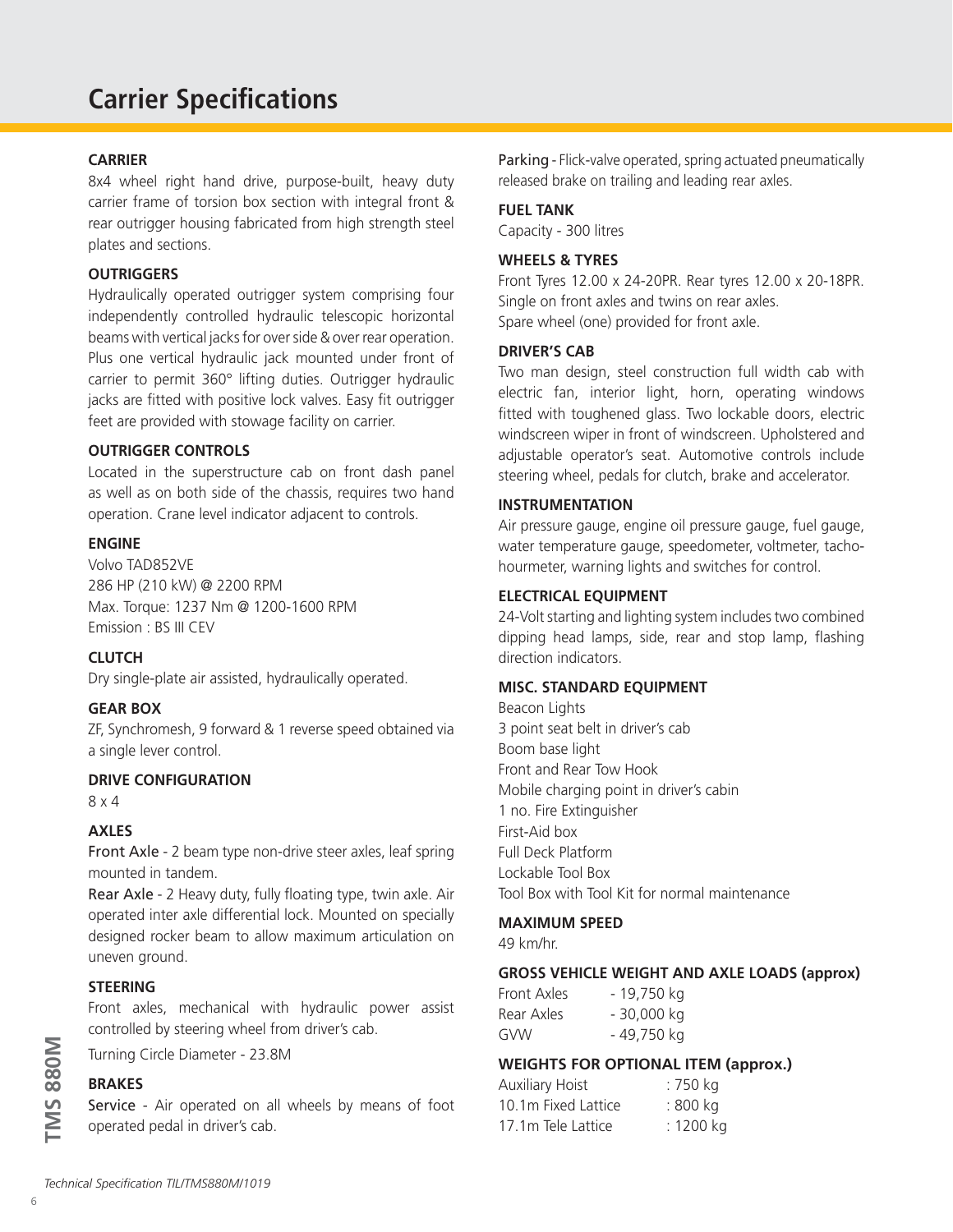**TMS 880M**



Dimensions in mm

Constant improvement and engineering progress make it necessary that we reserve the right to make specification, equipment and price changes without notice. The photographs/drawings in this document are just for Illustrative purpose which may include optional equipment and accessories, which can be provided at an additional cost on request.